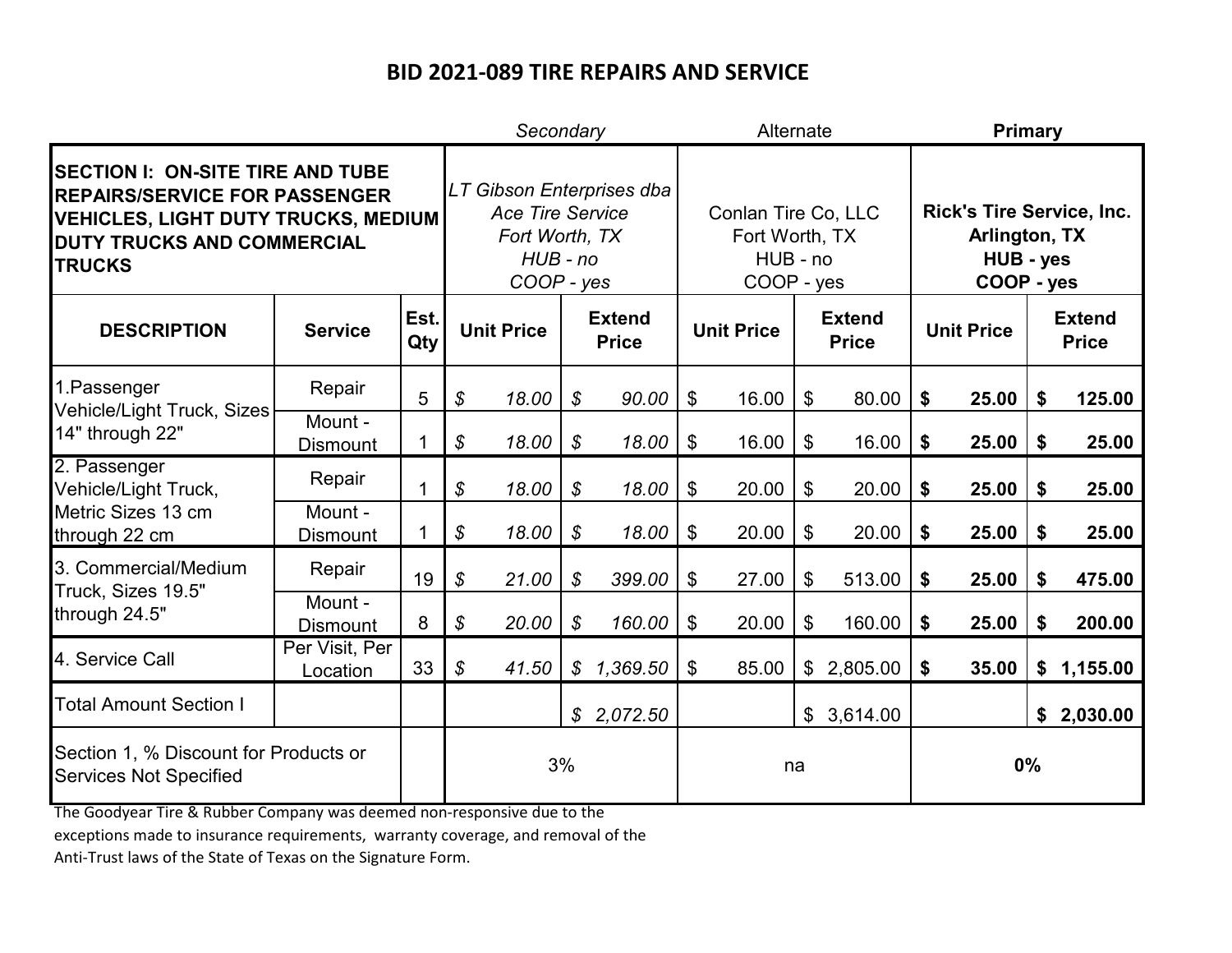|                                                                                                                             |                               |                  |                            | Secondary                                                               |                               |                                                                 | Alternate                 |        |                               |                                                                              |                   | Primary   |                               |            |  |  |
|-----------------------------------------------------------------------------------------------------------------------------|-------------------------------|------------------|----------------------------|-------------------------------------------------------------------------|-------------------------------|-----------------------------------------------------------------|---------------------------|--------|-------------------------------|------------------------------------------------------------------------------|-------------------|-----------|-------------------------------|------------|--|--|
| <b>SECTION II: ON-SITE TIRE AND TUBE</b><br><b>REPAIRS/SERVICES FOR HEAVY/OFF-THE</b><br><b>ROAD EQUIPMENT</b>              |                               |                  |                            | <b>Ace Tire Service</b><br>Fort Worth, TX<br>$HUB$ - $no$<br>COOP - yes | LT Gibson Enterprises dba     | Conlan Tire Co, LLC<br>Fort Worth, TX<br>HUB - no<br>COOP - yes |                           |        |                               | <b>Rick's Tire Service, Inc.</b><br>Arlington, TX<br>HUB - yes<br>COOP - yes |                   |           |                               |            |  |  |
| <b>DESCRIPTION</b>                                                                                                          | Est.<br><b>Service</b><br>Qty |                  | <b>Unit Price</b>          |                                                                         | <b>Extend</b><br><b>Price</b> |                                                                 | <b>Unit Price</b>         |        | <b>Extend</b><br><b>Price</b> |                                                                              | <b>Unit Price</b> |           | <b>Extend</b><br><b>Price</b> |            |  |  |
| 1. Heavy/Off-the-Road                                                                                                       | Repair                        | 13               | $\boldsymbol{\mathcal{S}}$ | 25.00                                                                   | \$                            | 325.00                                                          | \$                        | 27.00  | \$                            | 351.00                                                                       | \$                | 25.00     | \$                            | 325.00     |  |  |
| Equipment, Sizes Up to<br>17"                                                                                               | Mount -<br><b>Dismount</b>    | 11               | $\boldsymbol{\mathcal{S}}$ | 22.50                                                                   | $\boldsymbol{\mathcal{S}}$    | 247.50                                                          | $\boldsymbol{\mathsf{S}}$ | 20.00  | \$                            | 220.00                                                                       | \$                | 25.00     | \$                            | 275.00     |  |  |
| 2. Heavy/Off-the Road                                                                                                       | Repair                        | 13               | \$                         | 75.00                                                                   | $\boldsymbol{\mathcal{S}}$    | 975.00                                                          | $\boldsymbol{\mathsf{S}}$ | 80.00  |                               | \$1,040.00                                                                   | \$                | 75.00     | \$                            | 975.00     |  |  |
| Equipment, Sizes 18"<br>through 32"                                                                                         | Mount -<br><b>Dismount</b>    | 11               | $\boldsymbol{\mathcal{S}}$ | 75.00                                                                   | $\boldsymbol{\mathcal{S}}$    | 825.00                                                          | $\boldsymbol{\mathsf{S}}$ | 70.00  | \$                            | 770.00                                                                       | \$                | 75.00     | \$                            | 825.00     |  |  |
| 3. Heavy/Off-the Road                                                                                                       | Repair                        | 13               | \$                         | 85.00                                                                   | \$                            | 1,105.00                                                        | \$                        | 95.00  | \$                            | 1,235.00                                                                     | \$                | 85.00     | \$                            | 1,105.00   |  |  |
| Equipment, Sizes 34"<br>through 48"                                                                                         | Mount -<br><b>Dismount</b>    | 11               | \$                         | 80.00                                                                   | $\boldsymbol{\mathcal{S}}$    | 880.00                                                          | \$                        | 90.00  | $\boldsymbol{\mathsf{S}}$     | 990.00                                                                       | \$                | 85.00     | \$                            | 935.00     |  |  |
| 4. Service Call                                                                                                             | Per Visit, Per<br>Location    | 33               | $\boldsymbol{\mathcal{S}}$ | 41.50                                                                   |                               | \$1,369.50                                                      | \$                        | 135.00 |                               | \$4,455.00                                                                   | \$                | 35.00     |                               | \$1,155.00 |  |  |
| 5. OTR Service Truck<br><b>Crane/Tire Manipulator</b>                                                                       | <b>Hourly Rate</b>            | $6 \overline{6}$ | \$                         | 135.00                                                                  | $\boldsymbol{\mathcal{S}}$    | 810.00                                                          | $\mathfrak{L}$            | 125.00 | \$                            | 750.00                                                                       | \$                | 125.00    | \$                            | 750.00     |  |  |
| <b>Total Amount Section II</b>                                                                                              |                               |                  |                            |                                                                         |                               | \$6,537.00                                                      |                           |        |                               | \$9,811.00                                                                   |                   |           | \$                            | 6,345.00   |  |  |
| Section 2, % Discount for Products or<br><b>Services Not Specified</b>                                                      |                               |                  | 3%                         |                                                                         |                               |                                                                 |                           | na     |                               |                                                                              |                   | 0%        |                               |            |  |  |
| Truck Crane/Tire Manlipulator in fleet to use in<br>the repair and service of heavy/off-the-road<br>equipment as specified? |                               |                  | <b>No</b>                  |                                                                         |                               |                                                                 |                           | Yes    |                               |                                                                              |                   | <b>No</b> |                               |            |  |  |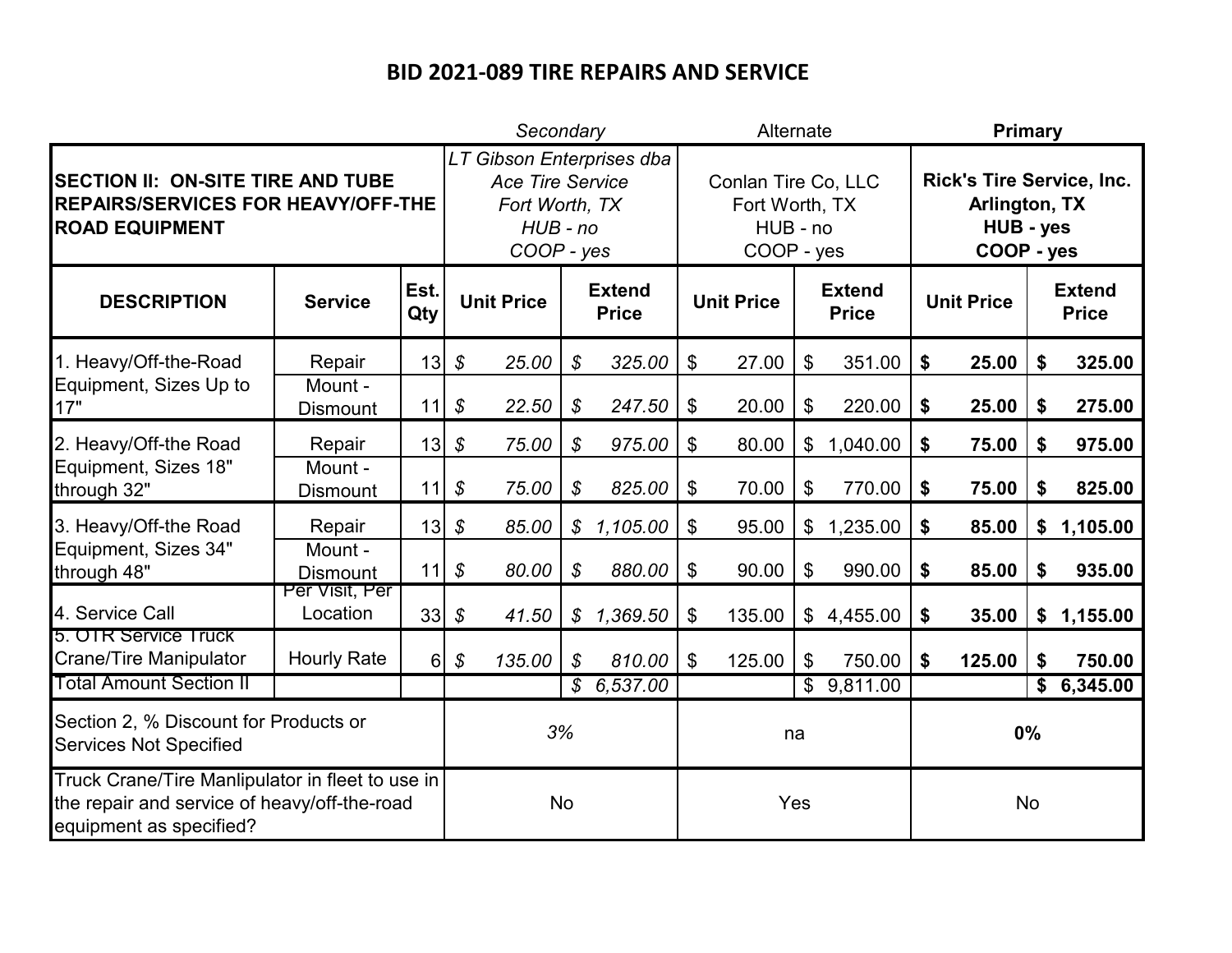|                                                                          |                               |                | <b>Primary</b>                                                                                             |       |                   |        | Alternate                     |                                                                 |                   |        |                            | Secondary                                                             |                            |        |  |  |
|--------------------------------------------------------------------------|-------------------------------|----------------|------------------------------------------------------------------------------------------------------------|-------|-------------------|--------|-------------------------------|-----------------------------------------------------------------|-------------------|--------|----------------------------|-----------------------------------------------------------------------|----------------------------|--------|--|--|
| Section III: IN-STORE TIRE AND TUBE<br><b>REPAIRS/SERVICE</b>            |                               |                | <b>LT Gibson Enterprises</b><br>dba<br><b>Ace Tire Service</b><br>Fort Worth, TX<br>HUB - no<br>COOP - yes |       |                   |        |                               | Conlan Tire Co, LLC<br>Fort Worth, TX<br>HUB - no<br>COOP - yes |                   |        |                            | Rick's Tire Service, Inc.<br>Arlington, TX<br>HUB - yes<br>COOP - yes |                            |        |  |  |
| <b>DESCRIPTION</b>                                                       | Est.<br><b>Service</b><br>Qty |                | <b>Extend</b><br><b>Unit Price</b><br><b>Price</b>                                                         |       | <b>Unit Price</b> |        | <b>Extend</b><br><b>Price</b> |                                                                 | <b>Unit Price</b> |        |                            | <b>Extend</b><br><b>Price</b>                                         |                            |        |  |  |
| 1. Passenger<br><b>Vehicle/Light Truck, Sizes</b><br>14" through 22"     | Repair                        | 5              | \$                                                                                                         | 18.50 | \$                | 92.50  | $\boldsymbol{\mathsf{S}}$     | 16.00                                                           | $\mathfrak{L}$    | 80.00  | \$                         | 20.00                                                                 | $\boldsymbol{\mathcal{S}}$ | 100.00 |  |  |
|                                                                          | Mount -<br><b>Dismount</b>    | 1              | \$                                                                                                         | 18.00 | \$                | 18.00  | $\mathfrak{F}$                | 16.00                                                           | $\mathfrak{L}$    | 16.00  | \$                         | 20.00                                                                 | $\mathcal{S}$              | 20.00  |  |  |
| 2. Passenger<br><b>Vehicle/Light Truck, Sizes</b><br>13 cm through 22 cm | Repair                        | 1              | \$                                                                                                         | 18.50 | \$                | 18.50  | $\boldsymbol{\mathsf{S}}$     | 16.00                                                           | \$                | 16.00  | $\boldsymbol{\mathcal{S}}$ | 20.00                                                                 | $\boldsymbol{\mathcal{S}}$ | 20.00  |  |  |
|                                                                          | Mount -<br><b>Dismount</b>    | $\mathbf{1}$   | \$                                                                                                         | 18.00 | \$                | 18.00  | $\$\$                         | 16.00                                                           | $\mathfrak{S}$    | 16.00  | $\mathcal{S}$              | 20.00                                                                 | $\mathcal{S}$              | 20.00  |  |  |
| 3. Commercial/Medium<br>Truck, Sizes 19.5"<br>through 24.5"              | Repair                        | 19             | $\boldsymbol{\$}$                                                                                          | 21.50 | \$                | 408.50 | $\$\$                         | 27.50                                                           | $\mathfrak{L}$    | 522.50 | \$                         | 25.00                                                                 | $\boldsymbol{\mathcal{S}}$ | 475.00 |  |  |
|                                                                          | Mount -<br><b>Dismount</b>    | 8 <sup>1</sup> | \$                                                                                                         | 20.00 | \$                | 160.00 | \$                            | 20.00                                                           | \$                | 160.00 | \$                         | 25.00                                                                 | \$                         | 200.00 |  |  |
| 4. Heavy/Off-the-Road<br>Equipment, Sizes up to<br>17"                   | Repair                        | 13             | $\boldsymbol{\hat{z}}$                                                                                     | 22.50 | \$                | 292.50 | \$                            | 27.00                                                           | \$                | 351.00 | \$                         | 25.00                                                                 | $\boldsymbol{\mathcal{S}}$ | 325.00 |  |  |
|                                                                          | Mount -<br><b>Dismount</b>    | $11$ \$        |                                                                                                            | 20.00 | \$                | 220.00 | \$                            | 20.00                                                           | \$                | 220.00 | \$                         | 25.00                                                                 | \$                         | 275.00 |  |  |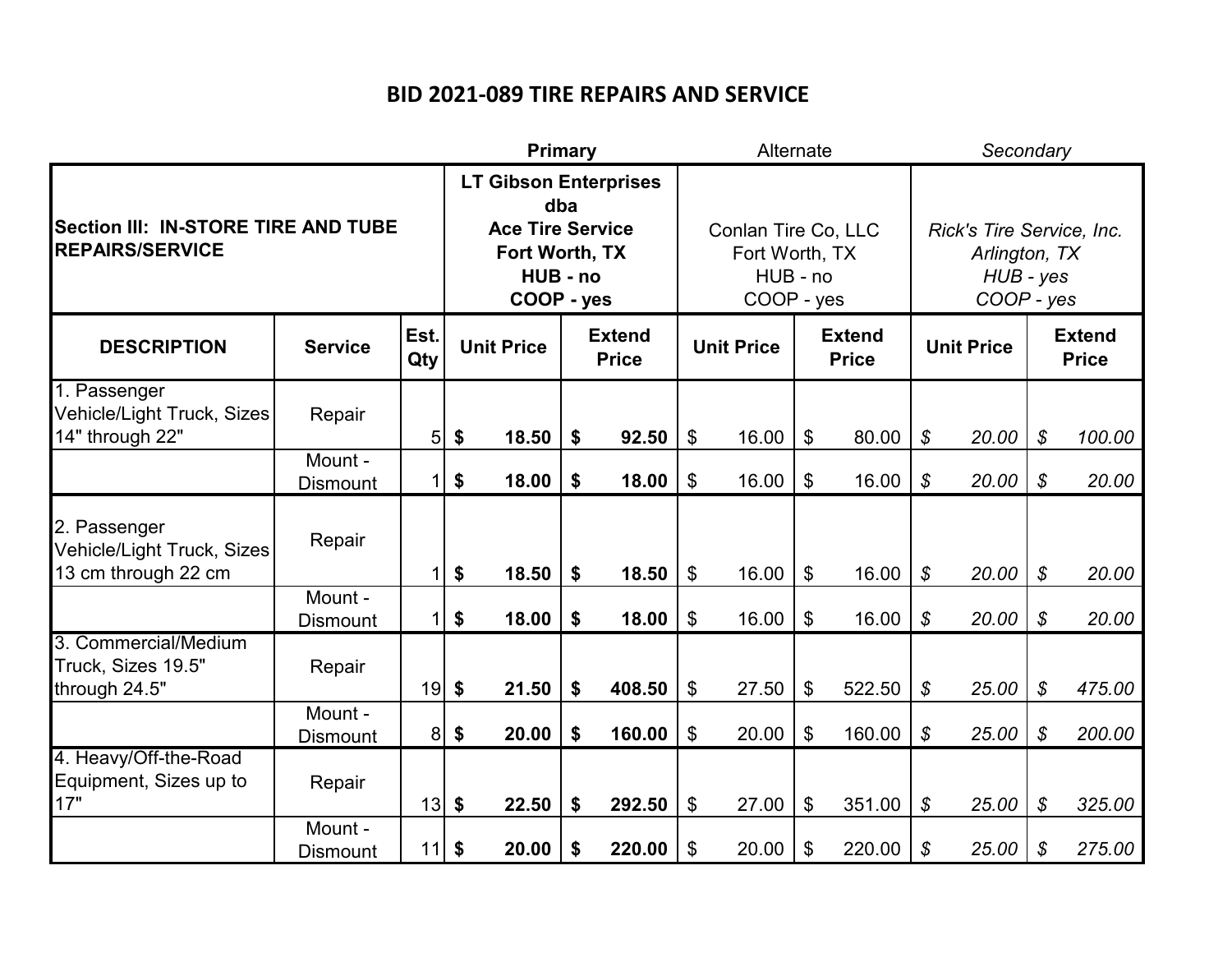|                                                                           |                               |             | Primary                                                                                                    |                   |    |                               |                           | Alternate                                                       |                |                               |                            | Secondary                                                             |                               |          |  |  |
|---------------------------------------------------------------------------|-------------------------------|-------------|------------------------------------------------------------------------------------------------------------|-------------------|----|-------------------------------|---------------------------|-----------------------------------------------------------------|----------------|-------------------------------|----------------------------|-----------------------------------------------------------------------|-------------------------------|----------|--|--|
| Section III: IN-STORE TIRE AND TUBE<br><b>REPAIRS/SERVICE</b>             |                               |             | <b>LT Gibson Enterprises</b><br>dba<br><b>Ace Tire Service</b><br>Fort Worth, TX<br>HUB - no<br>COOP - yes |                   |    |                               |                           |                                                                 |                |                               |                            |                                                                       |                               |          |  |  |
|                                                                           |                               |             |                                                                                                            |                   |    |                               |                           | Conlan Tire Co, LLC<br>Fort Worth, TX<br>HUB - no<br>COOP - yes |                |                               |                            | Rick's Tire Service, Inc.<br>Arlington, TX<br>HUB - yes<br>COOP - yes |                               |          |  |  |
| <b>DESCRIPTION</b>                                                        | <b>Service</b>                | Est.<br>Qty |                                                                                                            | <b>Unit Price</b> |    | <b>Extend</b><br><b>Price</b> |                           | <b>Unit Price</b>                                               |                | <b>Extend</b><br><b>Price</b> |                            | <b>Unit Price</b>                                                     | <b>Extend</b><br><b>Price</b> |          |  |  |
| 5. Heavy/Off-the-Road<br>Equipment, Sizes 18"<br>through 32"              | Repair                        | 13          | \$                                                                                                         | 65.00             | \$ | 845.00                        | $\boldsymbol{\mathsf{S}}$ | 80.00                                                           | $\mathfrak{S}$ | 1,040.00                      | \$                         | 75.00                                                                 | $\boldsymbol{\mathcal{S}}$    | 975.00   |  |  |
|                                                                           | Mount -<br><b>Dismount</b>    | 11          | \$                                                                                                         | 60.00             | \$ | 660.00                        | \$                        | 70.00                                                           | $\mathfrak{L}$ | 770.00                        | $\boldsymbol{\mathcal{S}}$ | 75.00                                                                 | $\boldsymbol{\mathcal{S}}$    | 825.00   |  |  |
| 6. Heavy/Off-the Road<br>Equipment, Sizes 33"<br>through 48"              | Repair                        | 13          | \$                                                                                                         | 85.00             |    | \$1,105.00                    | $\$\$                     | 95.00                                                           |                | \$1,235.00                    | $\boldsymbol{\mathcal{S}}$ | 85.00                                                                 | \$                            | 1,105.00 |  |  |
|                                                                           | Mount -<br><b>Dismount</b>    | 11          | \$                                                                                                         | 75.00             | \$ | 825.00                        | \$                        | 90.00                                                           | \$             | 990.00                        | \$                         | 85.00                                                                 | $\boldsymbol{\mathcal{S}}$    | 935.00   |  |  |
| 7. Tire Balance                                                           | Passenger                     | 3           | \$                                                                                                         | 6.00              | \$ | 18.00                         | $\boldsymbol{\mathsf{S}}$ | 9.00                                                            | $\$\$          | 27.00                         | \$                         | 6.00                                                                  | $\boldsymbol{\mathcal{S}}$    | 18.00    |  |  |
| <b>Tire Balance</b>                                                       | Light/Medium<br><b>Trucks</b> | 3           | \$                                                                                                         | 6.00              | \$ | 18.00                         | \$                        | 18.00                                                           | \$             | 54.00                         | $\boldsymbol{\mathcal{S}}$ | 6.00                                                                  | $\boldsymbol{\mathcal{S}}$    | 18.00    |  |  |
| <b>Tire Balance</b>                                                       | Commericial<br><b>Trucks</b>  | 3           | \$                                                                                                         | 10.00             | \$ | 30.00                         | $\mathfrak{S}$            | 32.50                                                           | \$             | 97.50                         | $\boldsymbol{\mathcal{S}}$ | 35.00                                                                 | $\boldsymbol{\mathcal{S}}$    | 105.00   |  |  |
| <b>Total Amount Section III</b>                                           |                               |             |                                                                                                            |                   | \$ | 4,729.00                      |                           |                                                                 | $\mathfrak{S}$ | 5,595.00                      |                            |                                                                       | \$                            | 5,416.00 |  |  |
| Section 3: % Discount for<br><b>Products or Services Not</b><br>Specified |                               |             | 3%                                                                                                         |                   |    | na                            |                           |                                                                 | 0%             |                               |                            |                                                                       |                               |          |  |  |

**BID 2021-089 TIRE REPAIRS AND SERVICE**